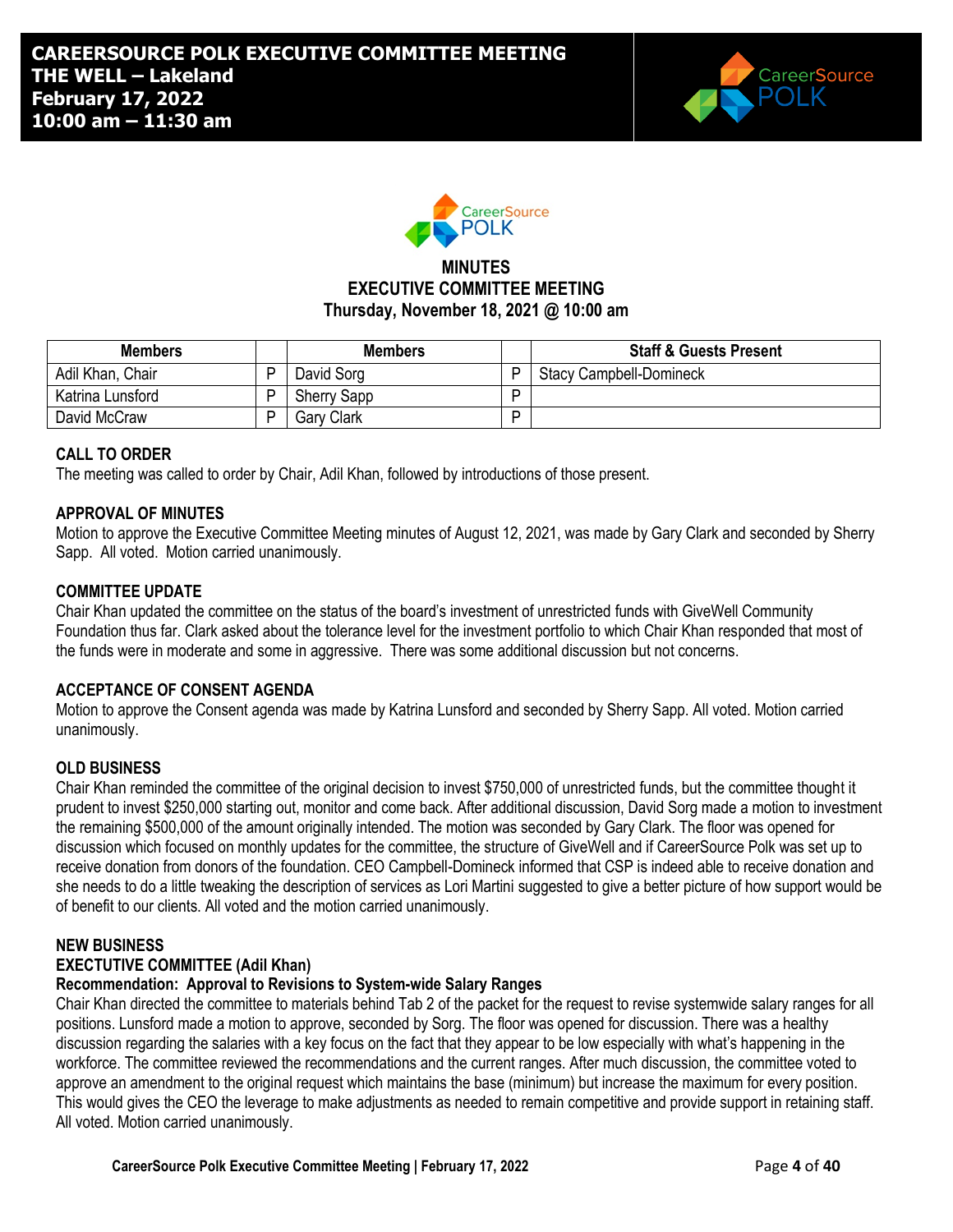

### **Report: Update on Status of CEO Corporate Priorities for 1st Quarter of PY2021-2022**

Chair Khan highlighted some of the key accomplishments made during the  $1st$  quarter as outlined in the report distributed last week. Chair Khan and the committee commended CEO Campbell-Domineck for the work she continues to do the elevate the organization and for her recognition within the community.

#### **Recommendation: Approval to Issue Performance Incentives to CEO for 1st Quarter**

Sorge made the motion to approve the Chair's recommendation to award the CEO an incentive in the amount of \$5,000 for the 1<sup>st</sup> quarter. Sherry Sapp seconded. Floor opened for discussion and there was some discussion regarding the average amount awarded in the past. Sorg thanked the CEO for all her work and continued dedication. All voted. Motion carried unanimously.

### **Recommendation: Approval to Issue Performance Incentives to eligible staff**

Lunsford made the motion to approve the request to allow the CEO to utilize \$100,000 issue performance incentives to staff. The motion was seconded by David Sorg. Floor opened for discussion and there was some discussion regarding the average amount awarded in the past, the climate and the hard work and dedication of all staff helping to get Floridians, not just in Polk, through this pandemic, with non-stop assistance with the unemployment system. CEO Campbell-Domineck shared the many challenges that have surfaced and the professional demeanor in which her team has delivered services to thousands of angry customers. CEO Campbell-Domineck did inform that CSP lost a highly valuable team member who was stressed from all that was going on and the treatment from customers. There was additional discussion about the amount that resulted in the committee amending the recommendation to approve the utilization of \$210,000 in incentive monies to reward the staff. The friendly amendment was accepted. All voted. Motion carried unanimously.

### **Recommendation: Approval to Issue an RFP for Audit Services for PY2022**

Chair Khan called for a motion to approve the recommendation to issue and RFP for Audit Services. A motion to approve was made by David McCraw and seconded by David Sorg. The floor was opened for discussion. There was some discussion regarding the limitation on the number of years the board is allowed to use the same audit firm. CEO Campbell-Domineck explained the policy and statute that allows for up to five years with the same firm, the requirement to competitively procure with an exception that allows for the same firm if the managing/lead partner was not the lead the previous five years. There was additional discussion regarding the timeline for the completion of the audit. David McCraw made the motion, seconded by David Sorg. All voted. Motion carried unanimously.

## **Recommendation: Approval to Issue an RFP for One Stop Operator for PY2022**

Chair Khan called for a motion to approve the recommendation to issue and RFP for One-Stop Operator. A motion to approve was made by David McCraw and seconded by David Sorg. The floor was opened for discussion. There was some discussion regarding the difference between the One-Stop Operator and the Direct Provider of Services. CEO Campbell-Domineck explained the difference. She also reminded the committee that there was an attempt to procure these services before but there were no successful bidders, so the board decided to request approval from the BoCC and CareerSource Florida Board of Directors to be the OSO. There was no additional discussion All voted. Motion carried unanimously.

## **Recommendation: Approval of Audit Report for PY2020 Year Ending June 30, 2021**

Chair Khan informed the committee that the Audit was not complete in accordance with the timeline. The CEO will inform when the audit is ready for review and approval.

#### **Finance/Audit Committee**

There was no meeting due to Audit being delayed.

# **Workforce Performance Council (Gary Clark)**

# **Recommendation: Approval of One-Stop Operator Compliance Report for 1st Quarter**

Council Chair Gary Clark brought forth the recommendation to approve the report as presented. Sorg seconded. The floor was opened for discussion. There was minimal discussion. All voted. Motion carried unanimously.